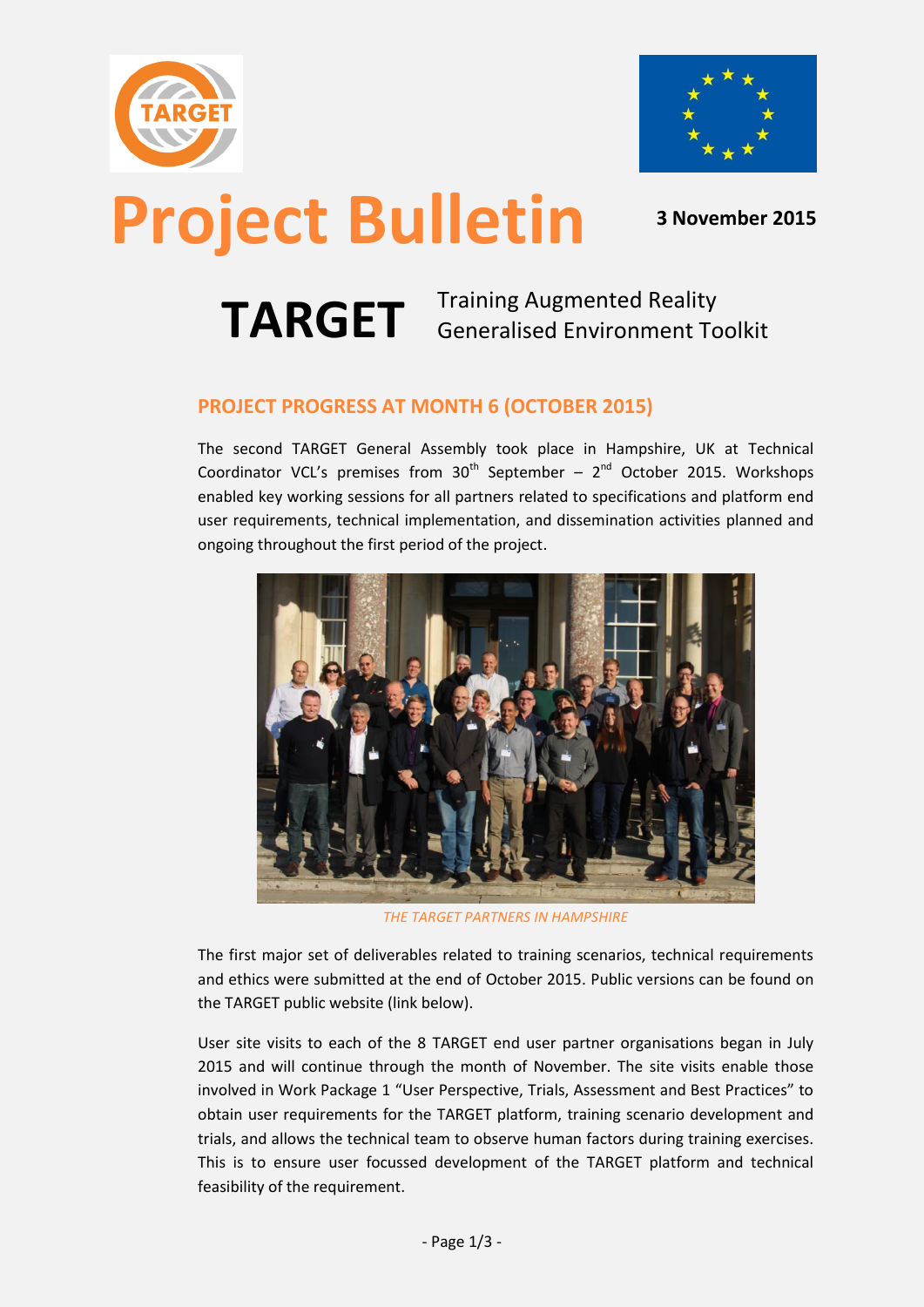



### **Project Bulletin <sup>3</sup> November <sup>2015</sup>**

### **USER SITE VISITS**

**Training exercise:** RTC Command and Tactical Exercise **Organisation:** Cleveland Fire Brigade (CFB) **Venue:** CFB offices, Hartlepool, UK **Date:** July 2015

**Training exercise:** HAZMAT / CBRN Incident **Organisation:** International Security and Emergency Management Institute (ISEM) **Venue:** Training centre Lešť, Slovakia **Date:** September 2015

**Training exercise:** Major road accident **Organisation:** German Police University (DHPOL) *internal training* **Venue:** DHPOL campus, Münster, Germany **Date:** September 2015

**Training exercise:** Tactical firearms (short scenarios) **Organisation:** Guardia Civil **Venue:** GuCi Training Facilities, Logrono, Spain **Date:** October 2015

**Training exercise:** Tactical firearms (short scenarios) **Organisation:** Institute for Public Security of Catalonia (ISPC) **Venue:** ISPC Training Facilitiesn Mollet del Vallès, Spain **Date:** October 2015

**Training exercise:** Tactical firearms and CBRN incident (with VR Platforms) **Organisation:** Estonian Academy of Security Sciences (EASS) **Venue:** EASS Campus, Tallinn, Estonia **Date:** November 2015

**Training exercise:** Mass demonstration - crowd control and infrastructure security **Organisation:** University of Applied Sciences, Brandenburg State Police (FHPOLBB) **Venue:** FHPOLBB Campus, Oranienburg, Germany **Date:** November 2015

**Training exercise:** Road traffic event **Organisation:** French National Police College (ENSP) **Venue:** ENSP Campus, Saint Cyr au Mont d'Or, France **Date:** November 2015